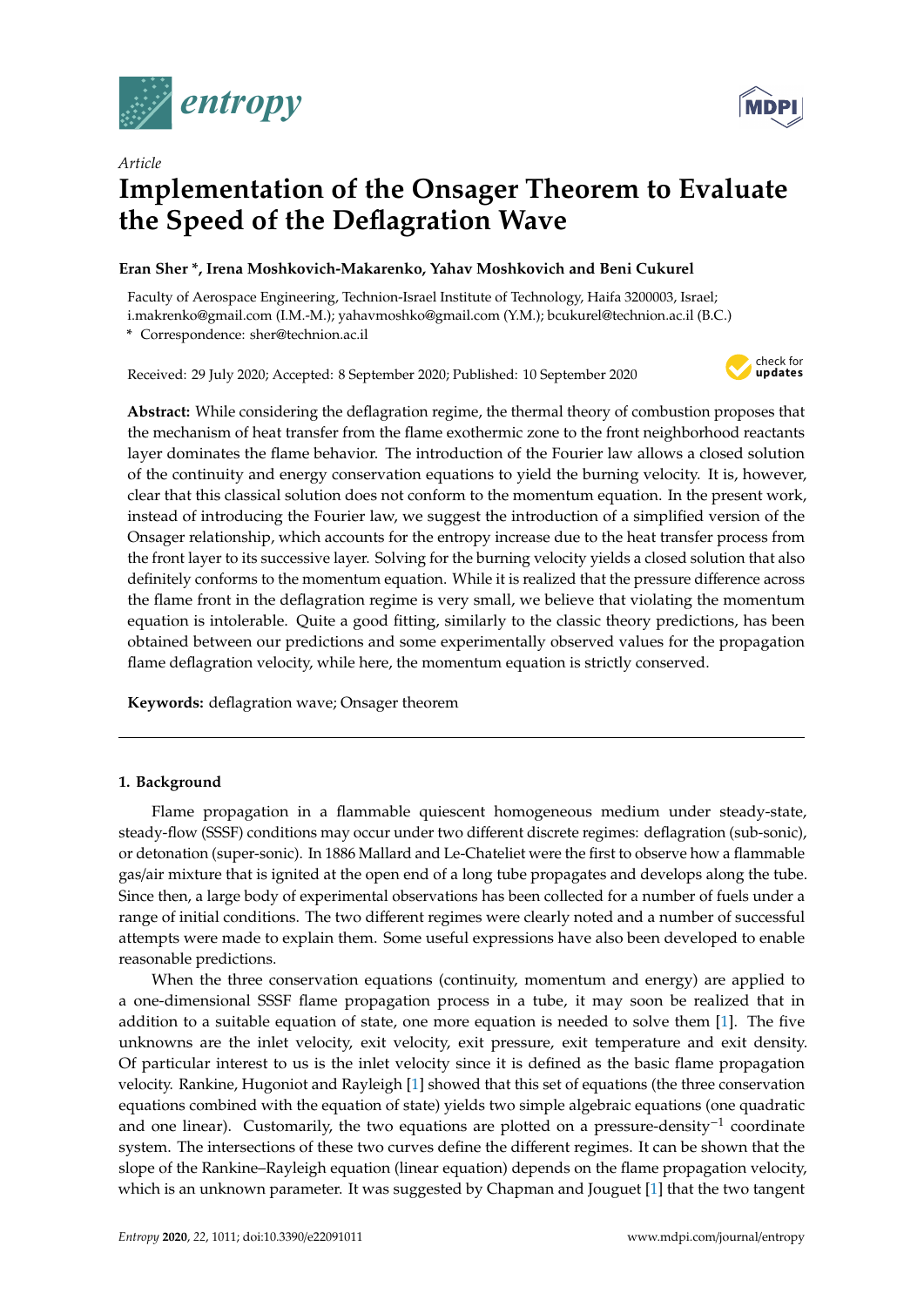points between these two curves represent the deflagration and the detonation conditions while the two different slopes of the Rankine–Rayleigh equation represent the two propagation velocities. When comparing the results with available experimental observations, it is clear that the predicted detonation propagation velocity fits well. The predicted propagation velocity in the deflagration regime is however far higher, about one or two orders of magnitude higher than the observed value. The thermal theory of combustion date back to Mallard and Le Chatelier [\[1\]](#page-6-0), who proposed that unlike in the detonation region, where the hydrodynamic effects govern the flame propagation, when deflagration is considered, the mechanism of heat transfer from the flame exothermic zone to the front neighborhood reactants layer dominates the flame behavior. Zeldovich, Frank-Kamenetskii and Semenov [\[2\]](#page-6-1) further improved the concept and presented it in detail. When the Fourier law is introduced to the above set of equations, the five equations allow a closed solution [\[2\]](#page-6-1). Some plausible assumptions may result in simple algebraic expression for the propagation velocity. It, however, can be shown that this classical solution does not conform to the momentum equation [[\[1\]](#page-6-0), p. 150 line 42]. It is true that the pressure difference across the flame front in the deflagration regime is very small, but still, violating the momentum equation can hardly be accepted.

In the present work, we suggest a new approach to bridge this classic gap. Instead of introducing the Fourier law, we suggest introducing the Onsager relationship [\[3\]](#page-6-2), which accounts for the entropy increase due to the heat transfer process from the front layer to its successive layer. Based on a few logical assumptions, a simplified Onsager relationship has been introduced to the set of the conservation equations, and a closed solution that definitely conforms to the momentum equation has been obtained. A very good fitting has been obtained between the predicted and the experimentally observed values of the propagation flame deflagration velocity.

#### **2. Theory**

Consider a combustion wave propagating in SSSF conditions through a combustible mixture in a two open-sided, open-ended adiabatic stationary tube. The wave is opposed by the reactants (unburned gases) flowing at a velocity exactly equal to the wave propagation velocity, so that the wave is fixed with respect to the tube. Following the classical theory, while neglecting any transport phenomena in the fluid (no viscosity, heat transfer and matter diffusivity), we may apply the following conservation equations between the tube entrance (reactants) and the tube exit (products):

Continuity:

$$
\rho_R u_R = \rho_P u_P \tag{1}
$$

Momentum:

$$
\rho_R u_R^2 + P_R = \rho_P u_P^2 + P_P \tag{2}
$$

Energy:

$$
\frac{u_R^2}{2} + h_R = \frac{u_P^2}{2} + h_P \tag{3}
$$

where ρ, *P*, and *u* are the fluid density, pressure and velocity, respectively, and *h* its enthalpy. The indices *R* and *P* indicate reactant and product, respectively. Further we assume that both the reactants and products follow the ideal gas law, thus:

$$
P = \rho RT \tag{4}
$$

We have now four equations with five unknowns: the temperature, pressure, density and velocity of the products, and the reactants' velocity. The classical theory suggests that if we further assume invariant gas constant across the flame and identical heat capacity for the reactants and products, Equations (1)–(5) may be easily combined to yield the following two relationships [\[1\]](#page-6-0):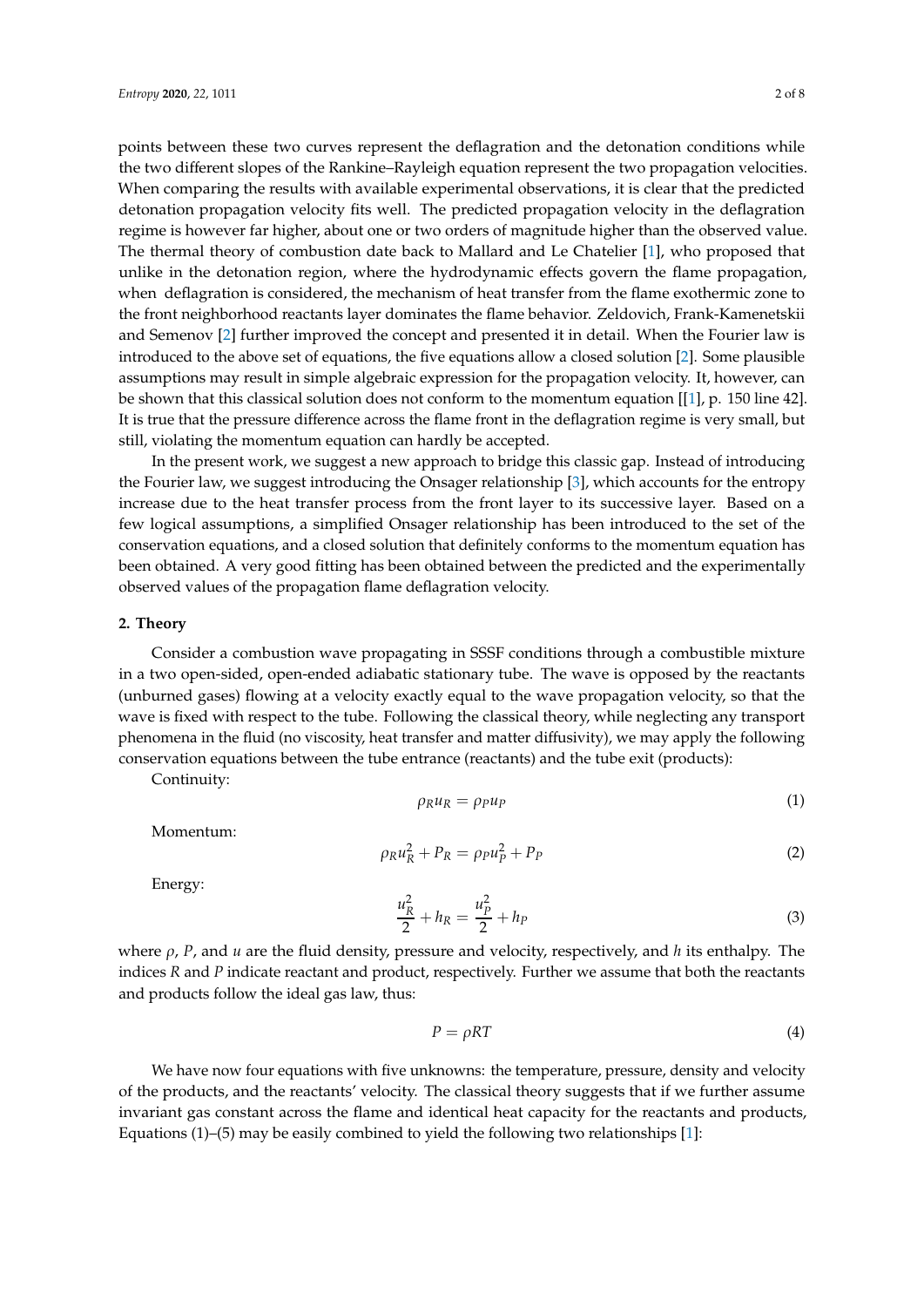The Rayleigh equation:

$$
P_P = P_R - \left(\frac{1}{\rho_P} - \frac{1}{\rho_R}\right) \rho_R^2 u_R^2
$$
\n(5)

The Hugoniot equation:

$$
\frac{k}{k-1}\left(\frac{P_P}{\rho_P} - \frac{P_R}{\rho_R}\right) - \frac{1}{2}(P_P - P_R)\left(\frac{1}{\rho_R} + \frac{1}{\rho_P}\right) = h_c
$$
\n<sup>(6)</sup>

where *k* is the specific heat ratio and  $h_c$  the heat of combustion. Now we have two equations with three unknowns. The Rayleigh and Hugoniot equations may be plotted on a *P* − 1/ρ coordinate system, while the intersections of the Rayleigh lines with the Hugoniot curve (four intersection points) define four possible solutions. Note that the two different families of the Rayleigh lines slopes (two families of beams) that intersect with the Hugoniot curve signify the reactants' velocities in the detonation and in the deflagration regimes, which are still unknown parameters. When considering the slopes of these two families, it is clear that there are only two discrete slopes that generate two tangent beams to the Hugoniot curve, the steeper beam designates the detonation wave and the milder beam designates the deflagration wave. Stability and entropy considerations reveal that the only stable detonation wave is represented by the tangent point between the Rayleigh and the Hugoniot curves (the upper Chapman–Jouguet point) [\[1\]](#page-6-0). The suitable algebraic equation for the tangent conditions provides the additional equation that is needed to solve Equations  $(1)$ – $(4)$  (or  $(5)$  and  $(6)$ ). A wide range of experimental observations confirmed the velocity of the detonation wave as predicted by this set of equations. The prediction of the deflagration velocity has however been found far higher (1–2 order of magnitudes) than the observed value.

It was proposed by Mallard and Le Chatelier that the structure of the deflagration wave (which is essentially different from the structure of the detonation wave) suggests that the flame propagation under the deflagration regime is controlled mainly by the heat transfer from the flame front exothermic layer to the fresh reactants' layer ahead of it [\[1\]](#page-6-0). Semenov, Zeldovich, and Frank-Kamenetskii adopted this concept and considered the Fourier law of heat conduction to take account of it [\[2\]](#page-6-1):

$$
J_t = -K_t \frac{dT}{dx} \tag{7}
$$

where  $J_t$  is the heat flux and  $K_t$  is the thermal conductivity of the reactants.

While assuming a linear temperature profile and ignoring the mass diffusion, the classical thermal theory [\[1\]](#page-6-0) suggests equating the heat conduction to the energy increase from reactants to products, thus obtaining an algebraic equation that provides the additional equation that is needed to solve Equations  $(1)$ –(4) (or (5) and (6)) for a deflagration wave. Further simplifications and the introduction of the flame thickness concept [\[1\]](#page-6-0) yield the classical relationship between the laminar burning velocity, *S*<sub>*L*</sub> (=the reactants' velocity), the flame thickness,  $\delta$ , and the thermal diffusivity of the reactants,  $\alpha$ :

$$
S_L = \frac{\alpha}{\delta} \tag{8}
$$

Experimental observations confirmed the velocity of the deflagration wave as predicted by Equation (8). It can be shown however that this classic simple solution does not conform to the momentum equation [[\[1\]](#page-6-0), p. 150 line 42]. Although the pressure difference across the flame front in the deflagration regime is very small, the violation of the momentum equation is improper.

#### **3. Present Suggested Approach**

As an alternative to the Semenov group's methodology, we propose in the present work a different approach to bridge this gap. Instead of introducing the Fourier law, we suggest introducing the Onsager relationship, which accounts for the entropy increase due to the heat transfer process from the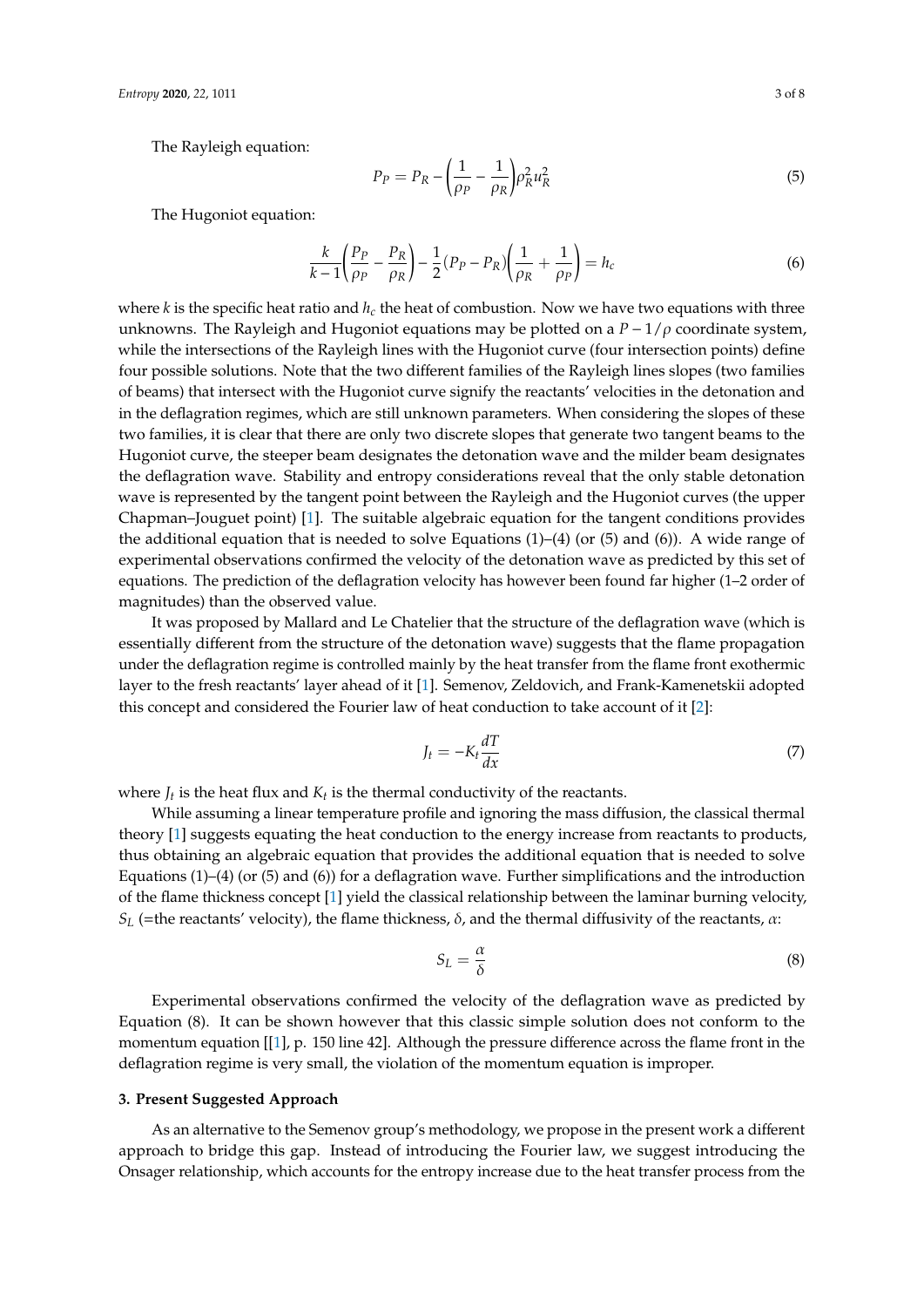front layer to its successive layer (see [\[3,](#page-6-2)[4\]](#page-6-3) for the essentials of the Onsager relationship). Based on a few logical assumptions, a simplified Onsager relationship can be derived and introduced to the set of conservation equations. We start from a basic postulation that suggests, in general, when a system is close to the state of equilibrium [\[4\]](#page-6-3), any flux *J<sup>i</sup>* (heat, molecules, momentum, etc.) is expected to be proportional to the sum of linear functions of any driving force  $X_j$  (gradient of temperature<sup>-1</sup>, concentration, velocity, etc.). Thus:

$$
J_i = \sum_{j=1}^n L_{ij} X_j \tag{9}
$$

where the coefficients *Lij* are the Onsager phenomenological coefficients. Based on statistical thermodynamics, Onsager [\[4\]](#page-6-3) showed that whenever the total entropy production per unit time per unit volume resulting from all the irreversible processes can be represented as a linear sum of products of forces and fluxes, then  $L_{ij} = L_{ji}$ . Thus:

$$
\frac{dS}{dt} = \sum_{i} J_i X_i > 0 \tag{10}
$$

We assume that in the case of combustion, the contribution of the molecular diffusivity to the entropy production is marginal, and thus the entropy is generated due to two pronounced processes: heat generation and heat conduction, thus:

$$
\frac{dS}{dt} = \left(\frac{dS}{dt}\right)_{heat\,\,generation} + \left(\frac{dS}{dt}\right)_{heat\,\,conduction} \tag{11}
$$

Assuming that the main heat production occurs at the flame front at *TP*, and thus the entropy production due to the heat generation (here the driving force is the gradient of 1/*T*, while the flux is the heat), is: .

$$
\left(\frac{dS}{dt}\right)_{heat\ generation} = \frac{\dot{Q}}{\varepsilon \delta T_P} = \frac{\dot{m}h_c}{\varepsilon \delta T_P} = \frac{\rho_R S_L h_c}{\varepsilon \delta T_P} \tag{12}
$$

where  $\dot{m}$  and  $\varepsilon\delta$  are the mass flow rate per unit area and the reactions' zone thickness ( $\varepsilon$  is an arbitrary number smaller but close to 1), respectively. Q is the heat production per unit area. Assuming  $\frac{dT}{dx} = const$ , and  $K = const$  (here K is the thermal conductivity of the gases in  $\left[\frac{kJ}{m·s·K}\right]$  units), yields:

$$
\left(\frac{dS}{dt}\right)_{heat\ conduction} = K \frac{(T_P - T_R)^2}{T_P T_R \delta^2}
$$
\n(13)

Assuming an ideal gas with *c<sup>p</sup>* = *const*, and that the entropy production equals to the entropy increase from reactants to products results:

$$
K\frac{(T_P - T_R)^2}{T_P T_R \delta^2} + \frac{\rho_R S_L h_c}{\varepsilon \delta T_P} = \frac{\rho_R S_L}{\delta} \Big[ c_p ln\Big(\frac{T_P}{T_R}\Big) - R ln\Big(\frac{P_P}{P_R}\Big) \Big]
$$
(14)

Note: the right term in Equation (14) represents the entropy increase from reactants to products. This term is obtained while integrating the thermodynamic relationship *Tds* = *dh* − *vdp* from the inlet to the exit, while assuming an ideal gas law with  $c_p = const$ .

Solving for *SL*:

$$
S_L = \frac{K}{\rho_R c_p \delta} * \frac{(T_P - T_R)^2}{T_P T_R \left[ ln\left(\frac{T_P}{T_R}\right) - \frac{k-1}{k} ln\left(\frac{P_P}{P_R}\right) - \frac{h_c}{\varepsilon c_p T_P} \right]}\tag{15}
$$

Equation (15) correlates the flame laminar velocity with three unknowns:  $T_p$ ,  $P_p$  and the flame thickness δ*.* Following the classic thermal theory, in which the heat generation is compared to the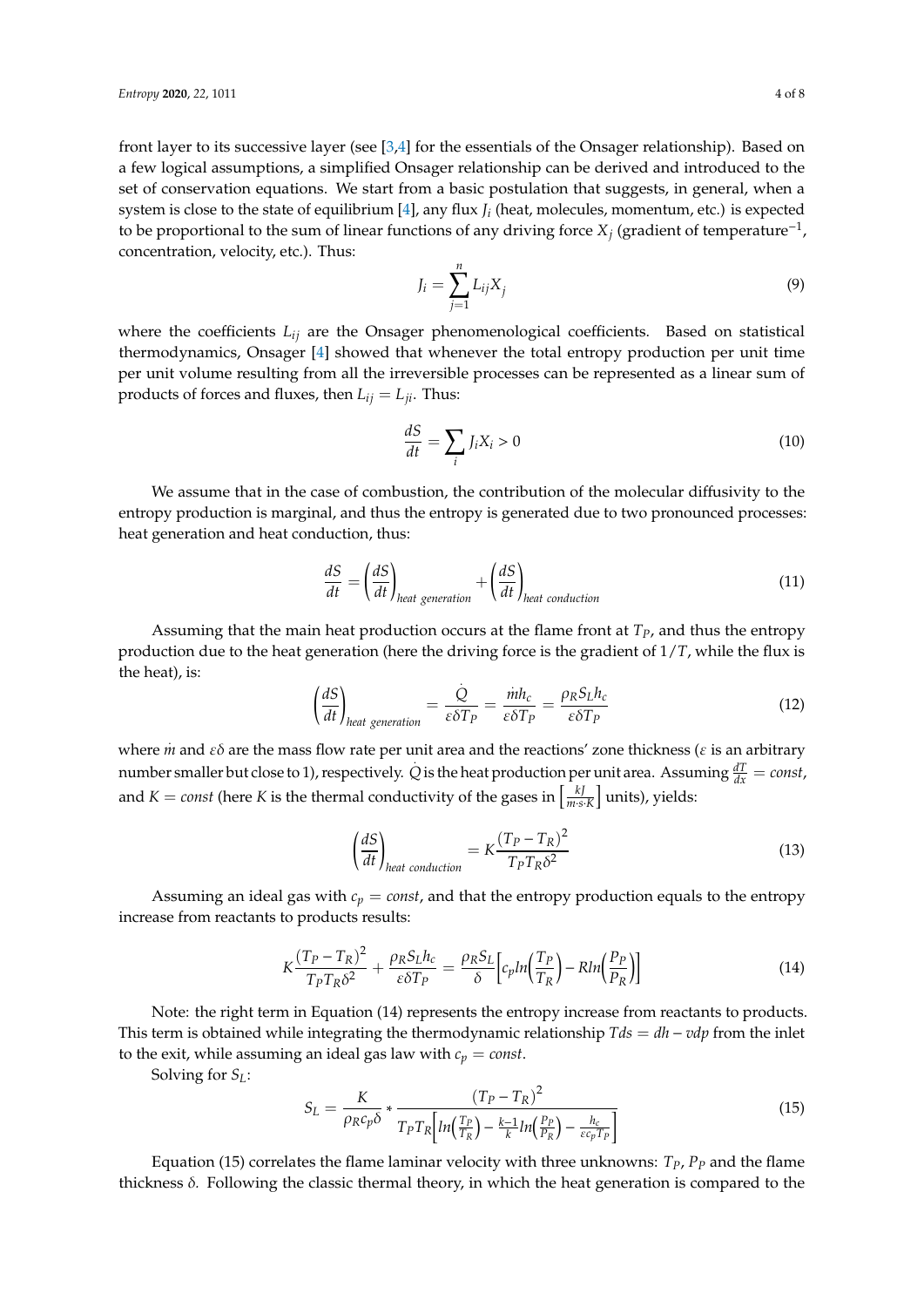heat convection, the flame thickness can be easily expressed in terms of the rate of heat generation, heat convection, the flame thickness can be easily expressed in terms of the rate of heat generation, which include an Arrhenius-type expression [\[1\]](#page-6-0). It is noted that the result presented in Equation (15) which include an Arrhenius-type expression [1]. It is noted that the result presented in Equation (15) resembles the classical result obtained from the energy balance between heat conduction and heat resembles the classical result obtained from the energy balance between heat conduction and heat convection, for which the right term  $= 1$ . Equations  $(1)$ – $(4)$  and  $(15)$  thus form a complete set of five equations with five unknowns: the temperature, pressure, density and velocity of the products, and the reactants' velocity, and thus conforming to the three conservation laws, which include the the reactants' velocity, and thus conforming to the three conservation laws, which include the momentum equation. momentum equation.

## **4. Discussion 4. Discussion**

<span id="page-4-0"></span>Some important results of the present calculations are depicted in Figure 1. This schematic chart Some important results of the present calculations are depicted in Figur[e 1](#page-4-0). This schematic chart shows the range of the two regimes (classic map), together with the variation of the products' entropy shows the range of the two regimes (classic map), together with the variation of the products' entropy for reactants that initially are at standard conditions. As expected, the stable deflagration wave is for reactants that initially are at standard conditions. As expected, the stable deflagration wave is located on the Hugoniot curve (black curve) on the deflagration regime side  $(1/\rho > 1/\rho_R)$ , where the products' density is lower than that of the Chapman–Jouguet (C-J) lower point, while the pressure is  $\,$ lower than that of the reactants. The increase in the entropy at this point reflects the entropy gain due to the heat generation and the heat conduction as suggested in Equation (11).



**Figure 1.** Schematic chart of the range of the two regimes (classic map), together with the variation of **Figure 1.** Schematic chart of the range of the two regimes (classic map), together with the variation of the products' entropy. the products' entropy.

For typical values of a stoichiometric hydrocarbon/air mixture, the right term of Equation (15), For typical values of a stoichiometric hydrocarbon/air mixture, the right term of Equation (15), is in the order of one. Moreover, since  $\varepsilon$  is an arbitrary number that is smaller but close to one, its effect on the burning velocity (Equation (15)) is practically insignificant. For the following brief comparison, we further assume that  $\varepsilon \approx 1$ . The effect of the reactants' temperature, pressure and equivalence ratio on the burning velocity are therefore mainly attributed to their effects on the flame thickness and to a smaller extent on the reactants' density. This is in a similar manner as suggested by the classical result, which is obtained from the energy balance between heat conduction and heat convection while ignoring the pressure difference across the flame. The ratio between the predicted burning wave velocity,  $S_L$ , of the present approach and that of the classical thermal theory is:

$$
\frac{(S_L)_{Present\ approach}}{(S_L)_{Thermal\ theory}} = \frac{(T_P - T_R)^2}{T_P T_R \left[ ln\left(\frac{T_P}{T_R}\right) - \frac{k-1}{k} ln\left(\frac{P_P}{P_R}\right) - \frac{h_c}{\varepsilon c_p T_P} \right]}\tag{16}
$$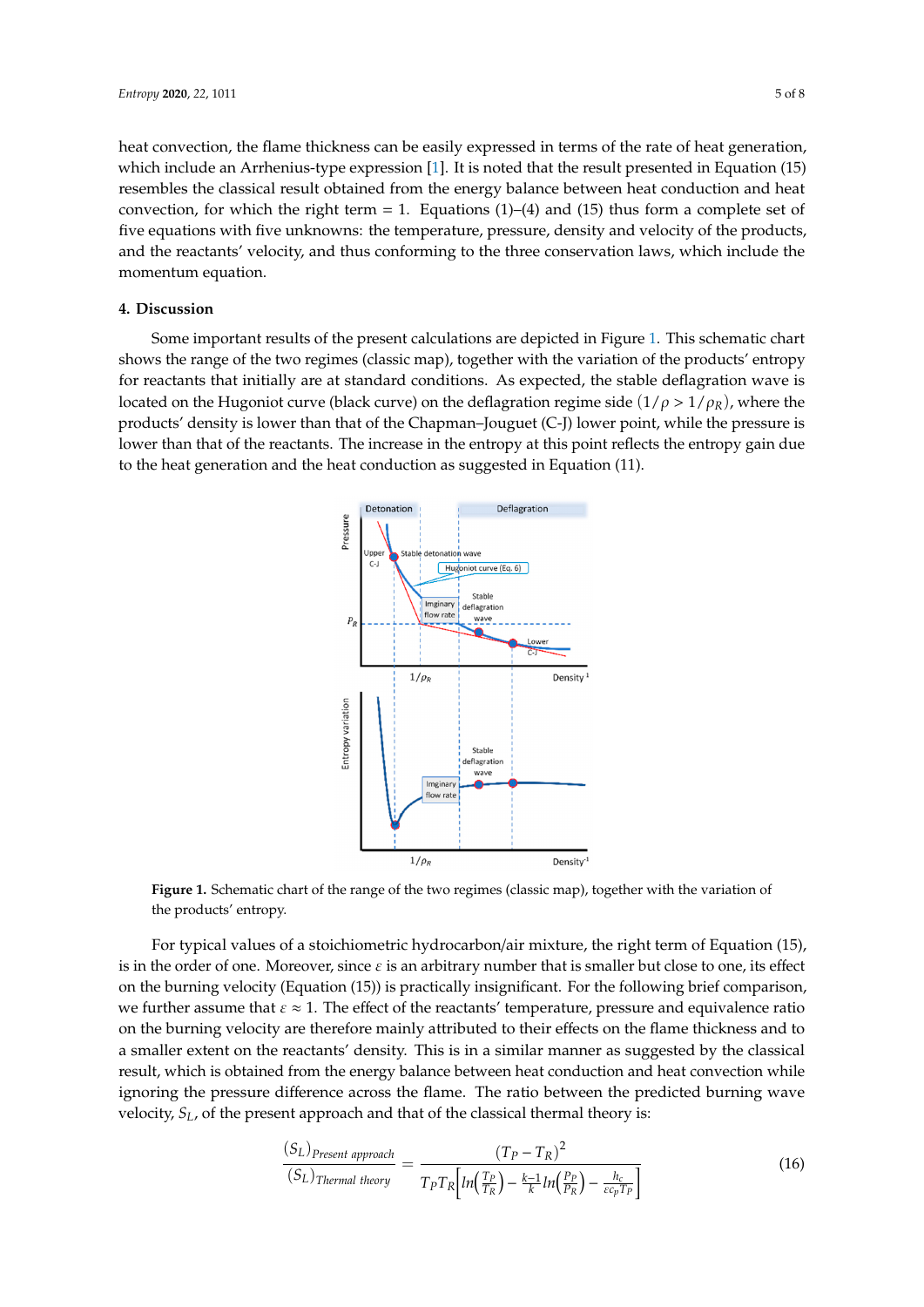While the present approach ensures that the momentum basic law is conserved, Equation (16) While the present approach ensures that the momentum basic law is conserved, Equation (16) suggests that the end results for the burning velocity do not noticeably differ from the value as predicted by the classical theory. For a typical hydrocarbon flame, the ratio is close to one.  $\frac{1}{2}$  predicted by the classical theory. For a typical hydrocarbon flame, the ratio is close to one. The ratio is close to one.

Figure [2](#page-5-0) shows some experimental results and the present predictions (solid line) for methane/air Figure 2 shows some experimental results and the present predictions (solid line) for mixtures. As expected, the predicted results show quite a good fitting to the observed values of several experimental data, as collected by Andrews and Bradley [\[5\]](#page-6-4) in a wide range of initial conditions. It is  $\epsilon$  however noted that since the Arrhenius-type equation for a single-step reaction does not maximize at or close to the stoichiometric conditions, the predictions for fuel rich mixtures ( $\varphi > 1$  in Figure [2c](#page-5-0)) are inadequate. 11 or crose to the stoleholderne

<span id="page-5-0"></span>

**Figure 2.** Some experimental res[ult](#page-6-4)s [5] and the present prediction (solid line) for methane/air **Figure 2.** Some experimental results [5] and the present prediction (solid line) for methane/air mixtures. Here the equivalence ratio is defined as the ratio between the air-fuel mass ratio and the stoichiometric fuel-air mass ratio. (a) Flame velocity vs. reactants' temperature  $[6-11]$  $[6-11]$ . (b) Flame velocity vs. reactants' pressure [\[9](#page-7-2)[,12–](#page-7-3)[21\]](#page-7-4). (**c**) Flame velocity vs. equivalence ratio [\[11,](#page-7-1)[22](#page-7-5)[–24\]](#page-7-6).

# **5. In Summary 5. In Summary**

The thermal theory of combustion proposes that for deflagrating flames the mechanism of heat transfer from the flame exothermic zone to the front neighborhood reactants layer dominates the transfer from the flame exothermic zone to the front neighborhood reactants layer dominates the flame behavior. The introduction of the Fourier law provides the additional required equation that flame behavior. The introduction of the Fourier law provides the additional required equation that after some plausible assumptions allows a closed solution to yield the burning velocity. It is however after some plausible assumptions allows a closed solution to yield the burning velocity. It is however clear that this classical solution does not conform to the momentum equation. In the present work, clear that this classical solution does not conform to the momentum equation. In the present work, instead of introducing the Fourier law, we suggest introducing a simplified version of the Onsager relationship, which accounts for the entropy increase due to the heat transfer process from the front relationship, relationship, which accounts for the entropy increase due to the heat transfer process from the front layer to its successive layer. In this way, a closed solution that definitely conforms to the momentum equation has been obtained. It is anticipated that the pressure difference across the flame front in the equation has been obtained. It is anticipated that the pressure difference across the flame front in the equation has been obtained. It is anticipated that the pressure difference across the flame front in the deflagration regime is very small, but still, violating the momentum equation can hardly be accepted. deflagration regime is very small, but still, violating the momentum equation can hardly be accepted.The thermal theory of combustion proposes that for deflagrating flames the mechanism of heat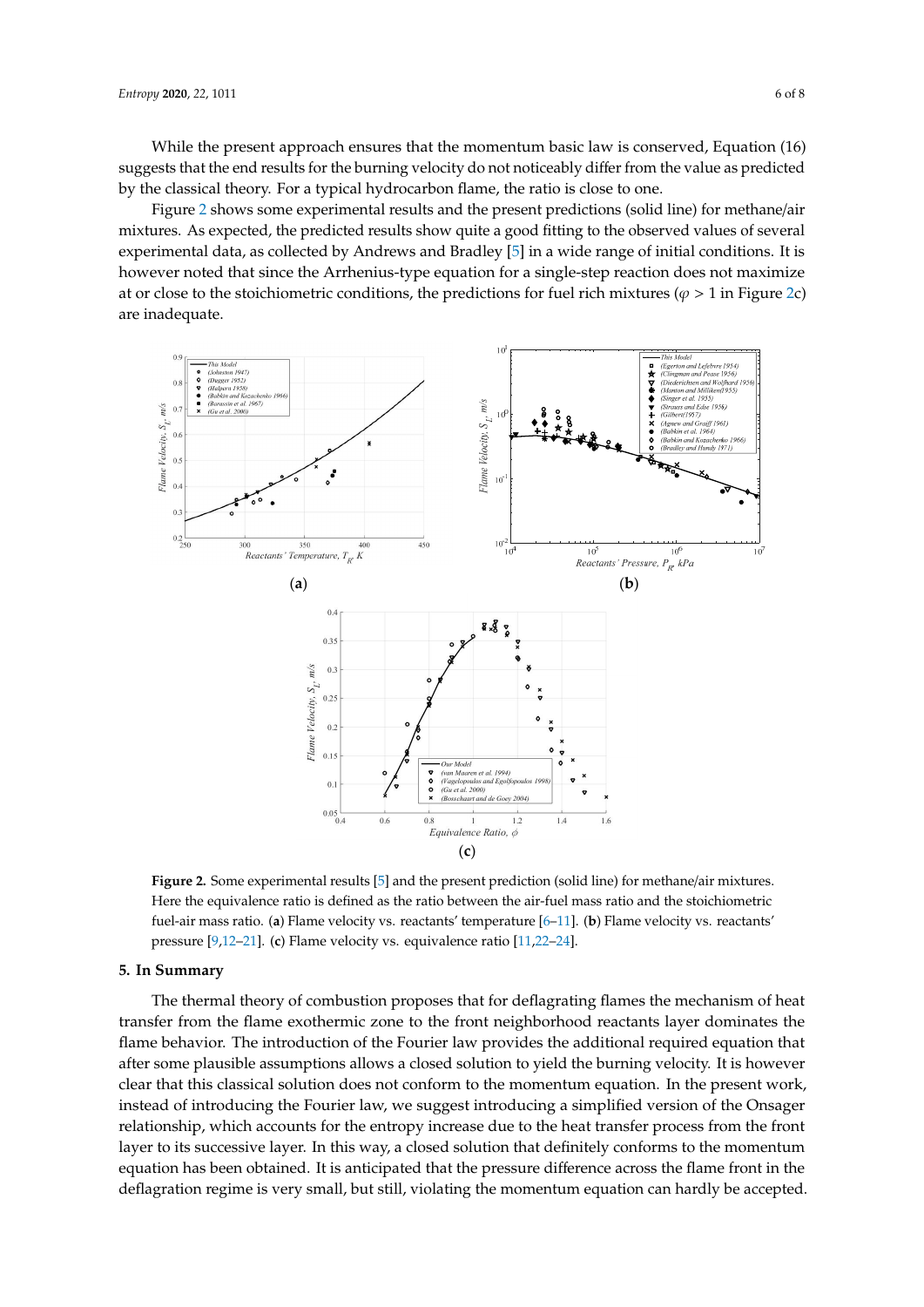Unsurprisingly, quite a good fitting has been obtained between the predicted and the experimentally observed values of the propagation flame deflagration velocity, while the momentum equation is strictly conserved.

**Author Contributions:** Data curation, Y.M. and I.M.-M.; methodology, E.S. and B.C. All authors have read and agreed to the published version of the manuscript.

**Funding:** The authors acknowledge the financial support of Minerva Research Center (Max Planck Society Contract No. AZ5746940764).

**Conflicts of Interest:** The authors declare no conflict of interest.

#### **Nomenclature**

| $c_p$            | kJ<br>$\overline{kg\cdot K}$               | Heat capacity at constant pressure            |
|------------------|--------------------------------------------|-----------------------------------------------|
| h                |                                            | Enthalpy                                      |
| J                | kJ                                         | Flux                                          |
| $K_t$            |                                            | Thermal conductivity                          |
| k                |                                            | Specific heat ratio                           |
| $L_{ij}$         | $\left[\frac{kJ\,K}{m\,s}\right]$          | The Onsager phenomenological<br>coefficients  |
| m                |                                            | Mass flow rate per unit area                  |
| Q                |                                            | Heat production per unit area                 |
| $\overline{P}$   | [kPa]                                      | Pressure                                      |
| $\boldsymbol{R}$ | $rac{kJ}{kg \cdot K}$                      | Gas constant                                  |
| $S_L$            | $\underline{m}$<br>$\mathcal{S}$           | Laminar burning velocity                      |
| S                | $\frac{kJ}{m^3\cdot K}$                    | Entropy per unit volume                       |
| T                | $K \vert$                                  | Temperature                                   |
| t                | s                                          | Time                                          |
| $\mathcal{U}$    | $\underline{m}$<br>$\bar{s}$               | Velocity                                      |
| $X_i$            |                                            | Driving Force                                 |
| $\mathcal{X}$    | m                                          | Coordinate                                    |
| Greek symbols    |                                            |                                               |
| $\alpha$         | $\left\lfloor \frac{m^2}{s} \right\rfloor$ | Thermal diffusivity                           |
| δ                | m                                          | Flame thickness                               |
| ε                | $ - $                                      | An arbitrary number smaller but<br>close to 1 |
| $\rho$           | $\frac{kg}{m^3}$                           | Density                                       |
| Indices          |                                            |                                               |
| с                | Combustion                                 |                                               |
| $\boldsymbol{P}$ | Products                                   |                                               |
| $\boldsymbol{R}$ | Reactants                                  |                                               |
| t                | Thermal                                    |                                               |

#### **References**

- <span id="page-6-0"></span>1. Glassman, I.; Yetter, R.A. *Combustion*, 4th ed.; Elsevier: Amsterdam, The Netherlands, 2008.
- <span id="page-6-1"></span>2. Semenov, N.N. *Some Problems in Chemical Kinetics and Reactivity*; Pergamon Press: Oxford, UK, 1959.
- <span id="page-6-2"></span>3. Callen, H.B. *Thermodynamics and an Introduction to Thermostatistics*, 2nd ed.; John Wiley and Sons: Hoboken, NJ, USA, 1985.
- <span id="page-6-3"></span>4. Onsager, L. Reciprocal Relations in Irreversible Processes. *I. Phys. Rev.* **1931**, *37*, 405. [\[CrossRef\]](http://dx.doi.org/10.1103/PhysRev.37.405)
- <span id="page-6-4"></span>5. Andrews, G.E.; Bradley, D. The burning velocity of methane-air mixture. *Combust. Flame* **1972**, *19*, 275–288. [\[CrossRef\]](http://dx.doi.org/10.1016/S0010-2180(72)80218-9)